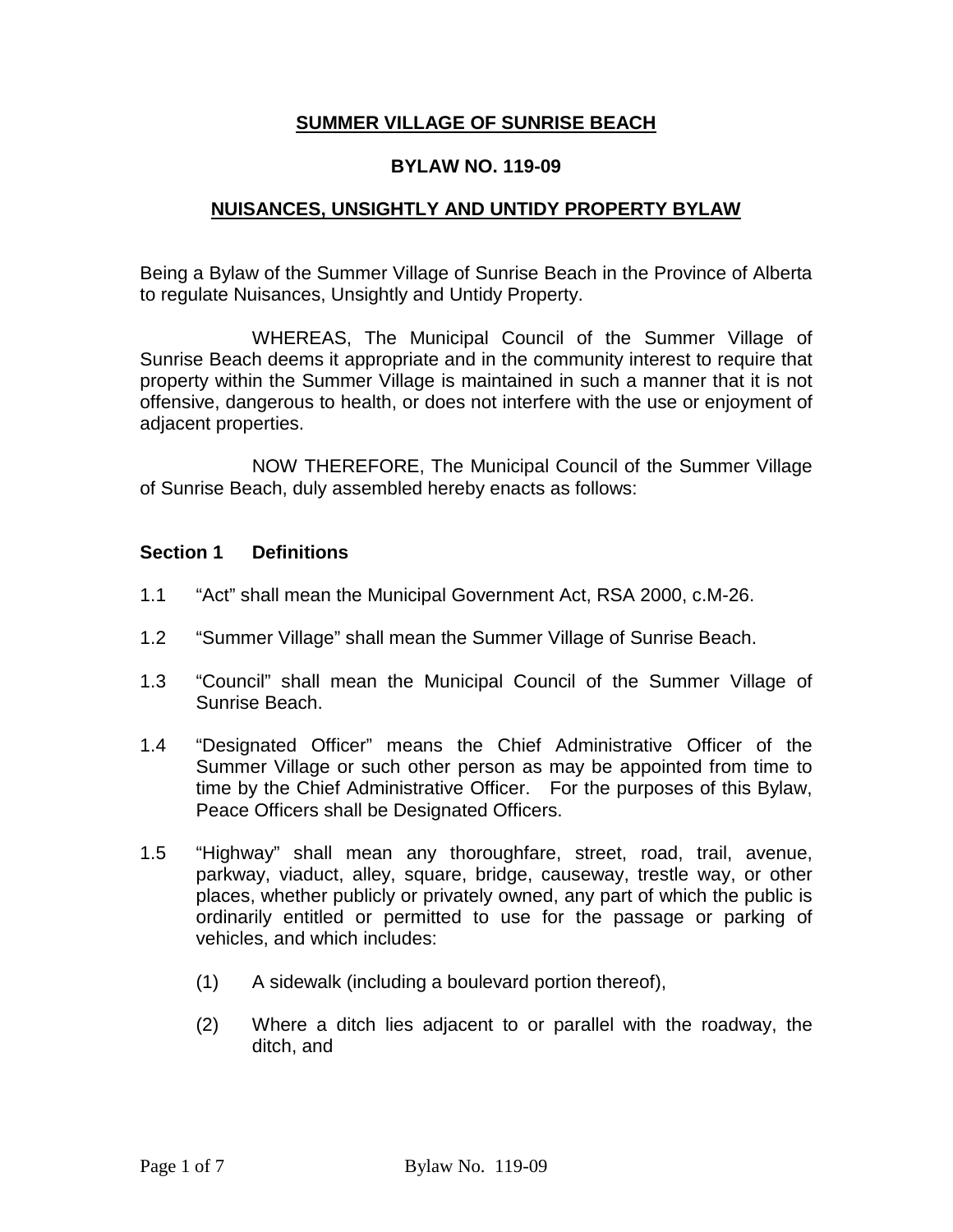- (3) Where a highway right-of-way is contained between property lines or between a property line and one side of the roadway, all land between the property line and the edge of the roadway, as the case may be, but does not include a place declared by the Lieutenant Governor in Council not to be a highway.
- 1.6 "Junked Vehicle" shall mean a vehicle that subject to time limits contained in paragraph 2.2:
	- (1) Is in a wrecked, partly wrecked, dismantled, partly dismantled, inoperative or abandoned condition, or is determined to be not roadworthy and is not located in a building or located on the property such that it can be concealed from view, or
	- (2) Is not located in a building and does not form part of a business enterprise lawfully being operated on that property.
- 1.7 "Nuisance" for the purposes of this bylaw means any use of or activity upon any property which in the opinion of a Designated Officer is dangerous to health, or has or may have a detrimental impact upon any person or other property in the neighbourhood, or which creates an unreasonable interference with the use or enjoyment of other property, and without limiting the generality of the foregoing, includes the posting or exhibiting of posters, signs, billboards, placards, writings or pictures upon any fence or wall on any property, where the same are accumulated and become in a dilapidated and unsightly condition whether or not their posting or exhibiting is permitted by this or any other Bylaw.
- 1.8 "Occupant of Land" means the owner of any lot or parcel of land within the Summer Village of Sunrise Beach whether or not a dwelling place is present on the land. For the purposes of this Bylaw the "Occupant of Land" shall also be deemed to be the occupant of that portion of any Highway within the Summer Village and subject to the direction, management and control of the Municipal Council of the Summer Village of Sunrise Beach and which adjoins his or her land and lies between the boundary of his or her land and the middle line of the highway.
- 1.9 "Peace Officer" shall mean either a member of the Royal Canadian Mounted Police or a Summer Village By-law Enforcement Officer or a Community Peace Officer.
- 1.10 "Person" includes a corporation, individual, and heirs, executors, administrators or other legal representatives of an individual.
- 1.11 "Property" includes any lands, buildings or premises in the Summer Village of Sunrise Beach.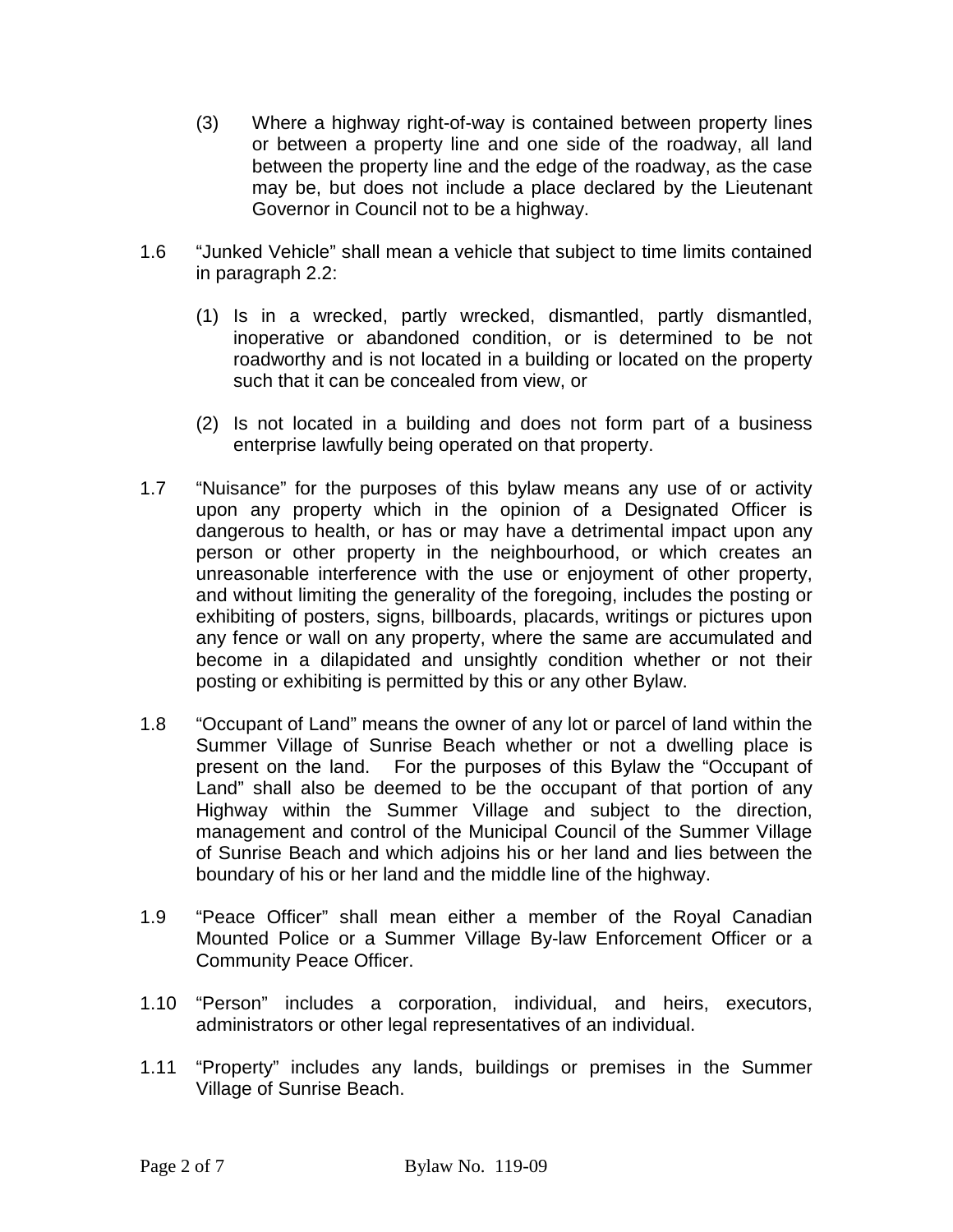- 1.12 "Public Lands" shall mean all lands under the ownership and control of Her Majesty the Queen in the right of Canada, Her Majesty the Queen in the right of Alberta, or the Summer Village of Sunrise Beach.
- 1.13 "Refuse" shall mean, junked articles, including but not limited to solid wastes, including broken dishes, tins, glass, rags, cast-off clothing, waste paper, cardboard, food containers, grass cuttings, shrubbery and tree prunings, weeds and garden waste, abandoned vehicles, tires, residential furnishings, household appliances, animal feces or garbage bags.
- 1.14 "Untidy" or "Unsightly" property shall mean:
	- (1) A property that because of its condition or the accumulation of Refuse is detrimental to the use and enjoyment of the surrounding area or neighbouring properties,
	- (2) In respect of a structure, includes a structure whose exterior shows signs of significant physical deterioration, serious disregard for general maintenance, upkeep or repair and in the opinion of a Designated Officer, is dangerous to public safety.
	- (3) In respect of land, includes land that shows signs of a serious disregard for general maintenance or upkeep or if in the opinion of a Designated Officer, an excavation hole is dangerous to public safety or property.
- 1.15 "Vehicle" means a device in, on or by which a person or thing may be transported or drawn on a highway.

# **Section 2 Duties and Compliance**

- 2.1 No person being the owner of any land or premises within the Summer Village of Sunrise Beach shall permit the land or premises to be or remain in a Nuisance, Unsightly or Untidy condition, in accordance with Section 546 of the Municipal Government Act.
- 2.2 No person shall permit or allow a Junked Vehicle to remain in any part of a yard in any residential district, for more that fourteen (14) successive days.
- 2.3 No person shall cause, permit or allow refuse, metal, appliances, tires or animal feces to accumulate or be upon lands owned or occupied by him, or under responsibility, or upon Public Lands adjoining lands owned or occupied by him, or under his responsibility.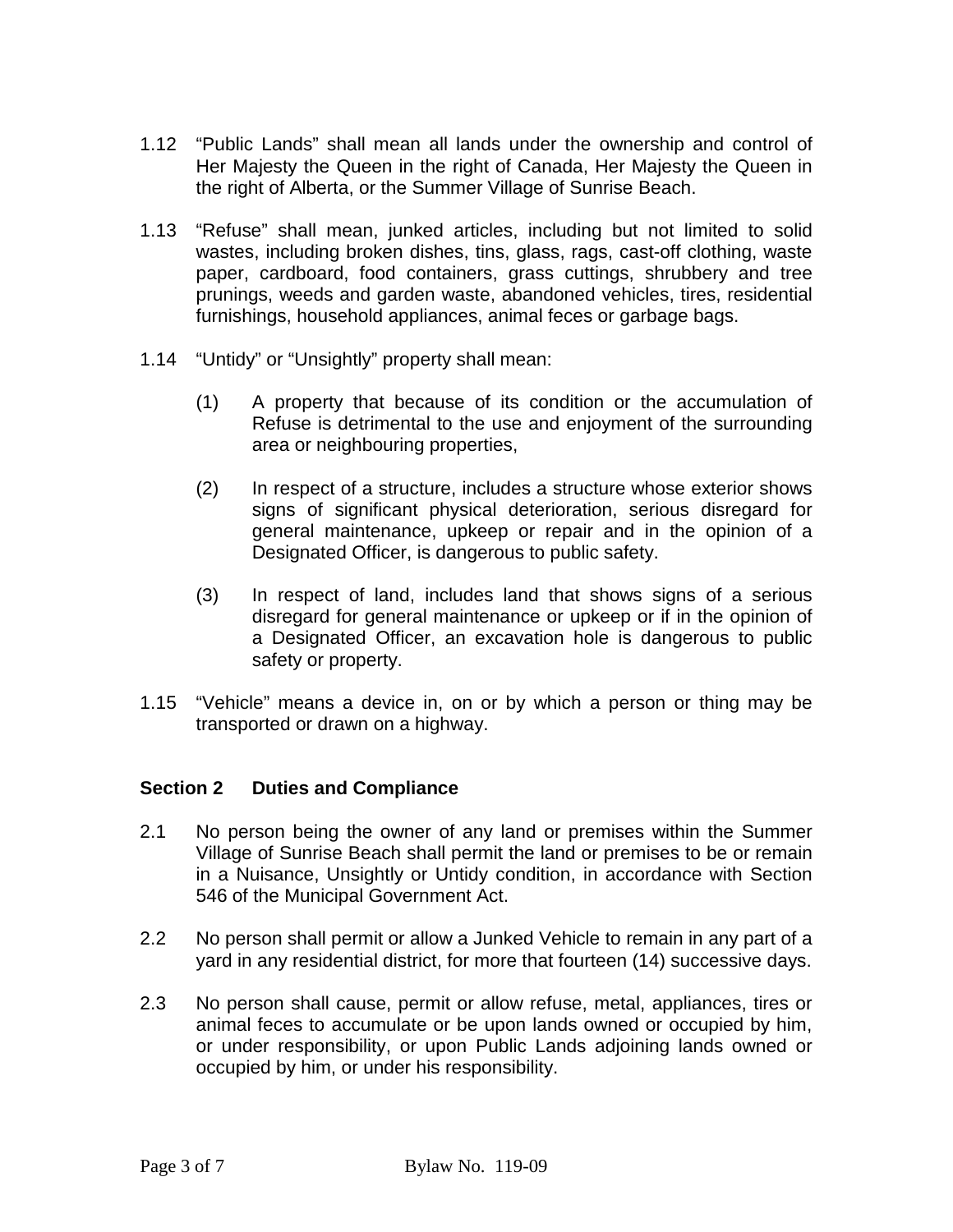- 2.4 No person shall cause, permit or allow refuse, metal or wood to accumulate in any open structure attached to any building within the Summer Village of Sunrise Beach except in containers, bins, drawers, shelves and areas provided for temporary storage. No storage shall be allowed in the front or side yard of any property in a residential area.
- 2.5 It shall be a contravention of this Bylaw and an offense for an Owner of land within a residential area, to allow or condone any of the following acts:
	- (1) The accumulation or storage of any building materials, whether new, used or second hand, on any lands or premises where the owner of the lands or premises is not in possession of a valid development permit referring to such materials and lands or premises unless the building materials are to be used for the maintenance or repair of a building as permitted under Section 13(a) of Bylaw 247, Land Use Bylaw as amended;
	- (2) The accumulation of automobile parts or appliance parts or accessories in any part of a yard in any residential district;
	- (3) The parking of vehicles on a front or side yard in any residential district except on a designated driveway, created for that purpose;
	- (4) No person shall cause, permit or allow for the storage, repair, cleaning, maintenance, collection or servicing of mechanical equipment including but not limited to bulldozers, graders, backhoes, pay loaders, cranes, tractors, semi-trailers, or similar heavy equipment within a residential area.

# **Section 3 Notice by a Designated Officer**

Where any lands or premises in the Summer Village of Sunrise Beach are deemed to be Untidy, Unsightly or of a Nuisance Condition, a Designated Officer may give notice in writing to a person who is under a duty imposed by this Bylaw to prevent such a condition to remedy the same, and the Designated Officer may direct that this be done in such a manner as he or she deems advisable on or before a day to be named in the Notice.

# **Section 4 Inspections**

After giving reasonable notice, a Designated Officer is authorized to enter any lands, buildings or premises other than a dwelling house to inspect for conditions that may constitute a Nuisance, or contravene or fail to comply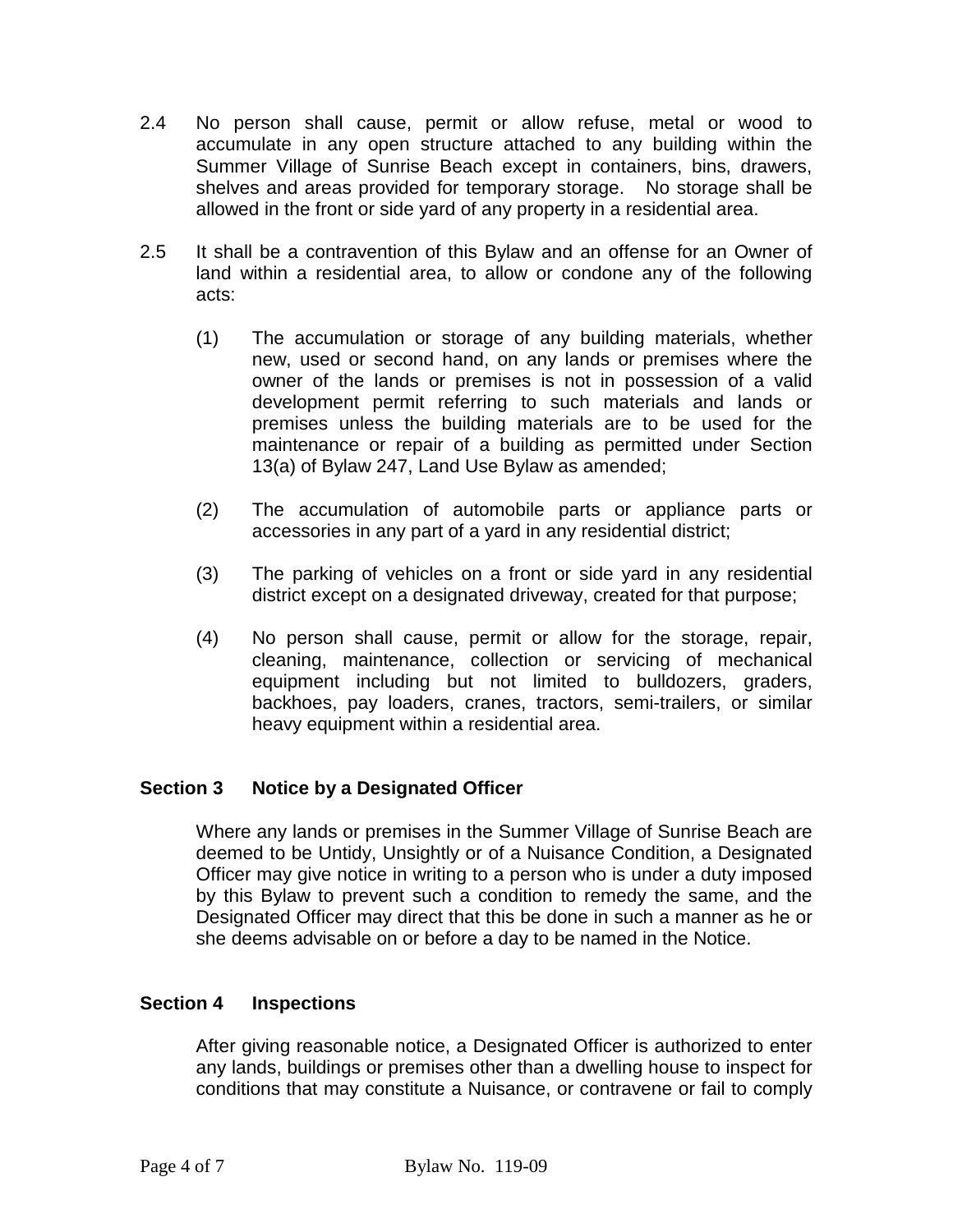with the provisions of any Bylaw and such Designated Officers may order the owner or occupant thereof to remedy any condition which is deemed to be in contravention of this or any Bylaw in the Summer Village of Sunrise Beach. This is pursuant to Section 542 of the Municipal Government Act for the purpose of ensuring compliance with this Bylaw.

## **Section 5 Delivery of Notice**

- 5.1 After the inspection is completed a Designated Officer may issue a notice. The notice must specify a deadline for compliance and may give any specific instructions to remedy the Nuisance.
- 5.2 The Designated Officer may allow up to thirty (30) days from the date of delivery of the notice for its compliance.
- 5.3 The Summer Village of Sunrise Beach must serve the notice by delivering it or sending it by registered mail to the Owner of the Property, and may also;
	- (1) Post it to the door of a building or in any other conspicuous place on the Property, and service is effective on the day of the posting, or
	- (2) Deliver it in person or mail it to any other Owner, tenant or agent.

### **Section 6 Penalties**

- 6.1 If a Designated Officer believes on reasonable and probable grounds that an offense has been committed or that an Owner has not complied with the notice by the specified deadline, he may issue a ticket for a fine of:
	- (1) \$250.00 for a first offence by that Owner, and
	- (2) \$500.00 for any subsequent offences by that owner.
- 6.2 If the owner has not complied with the notice by the specified deadline, the Summer Village will take appropriate action or measure at the expense of the occupant. Such expense shall include a 50% administrative surcharge in addition to any costs incurred by the Summer Village.
- 6.3 Where the owner neglects or refuses to pay the Summer Village of Sunrise Beach in compliance with the notice, the Summer Village of Sunrise Beach may cause these costs to be added to the tax roll as a charge against the lands of the owner in the same manner as taxes and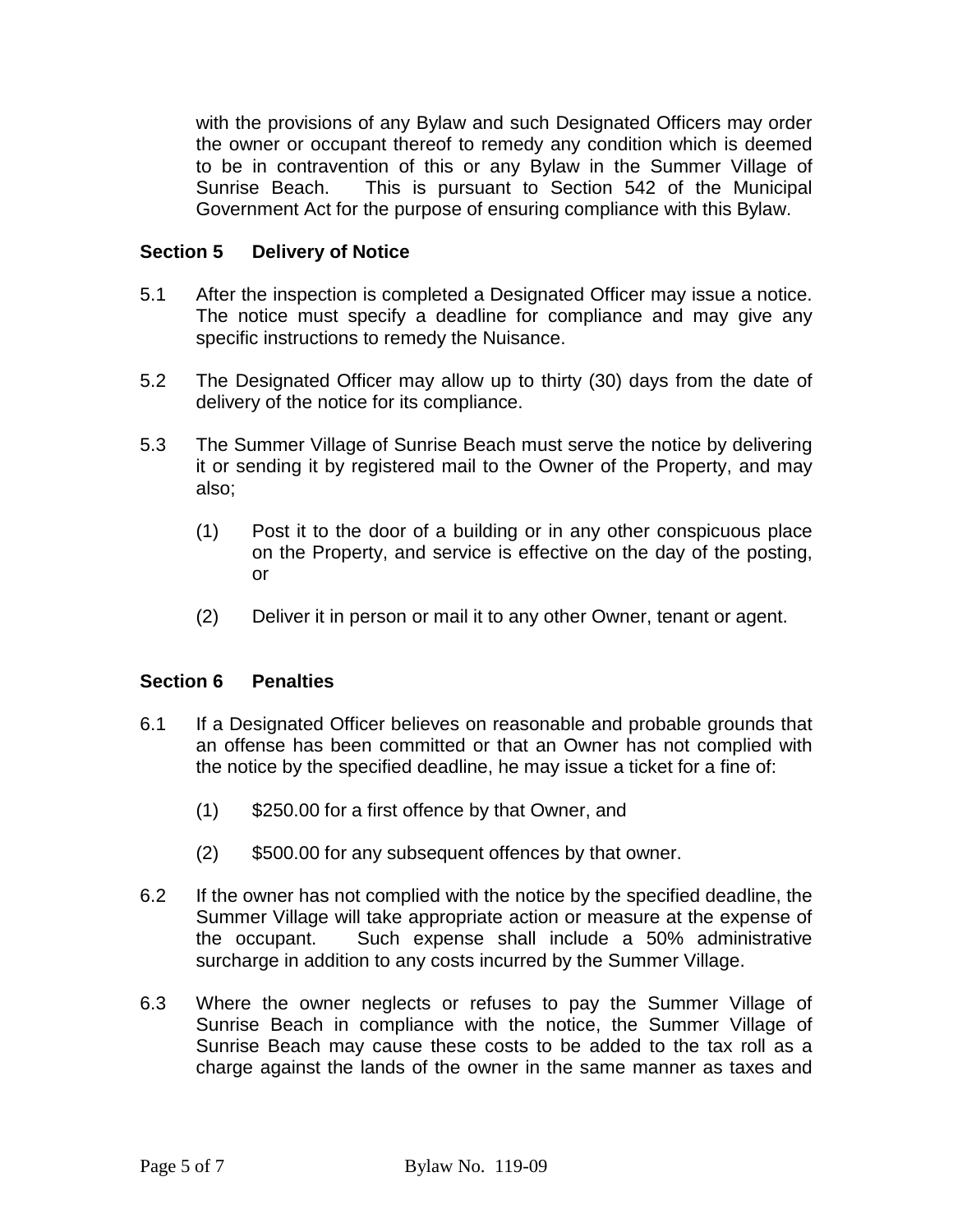with the same priority as to lien and to repayment thereof as in the case of ordinary municipal taxes.

## **Section 7 Right to Appeal**

- 7.1 An owner who considers himself or herself aggrieved by a Notice that relates to the Property that is given by a Designated Officer may appeal to the Summer Village of Sunrise Beach by filing a notice of appeal under Section 547 of the Municipal Government Act.
- 7.2 A notice of appeal shall be accompanied by an administrative fee of:
	- (1) if a residential property \$100.00 or
	- (2) if a business property \$200.00.
- 7.3 In the event that the Municipal Council of the Summer Village of Sunrise Beach rules in favour of the appellant and grants the appeal, the administrative fee shall be fully refunded.
- 7.4 A notice of appeal shall be in writing and shall set out:
	- (1) The name and address of the appellant,
	- (2) A copy of the notice in respect of which the appeal is being taken,
	- (3) The legal description of the land affected, and
	- (4) The grounds for the appeal.

#### **Section 8 Liability**

The Summer Village, and any Designated Officer or any person who inspects any Property under this Bylaw, or any person who performs any work on behalf of the Summer Village to remedy a Nuisance is not liable for any damages caused by the inspection, the work or disposing of anything to complete the work set out in the notice.

#### **Section 9 Severability**

If at any time, any provision of this Bylaw is declared or held to be illegal, invalid, or ultra vires, in whole or in part, then the provision shall not apply and the remainder of this Bylaw shall continue in full force and effect and